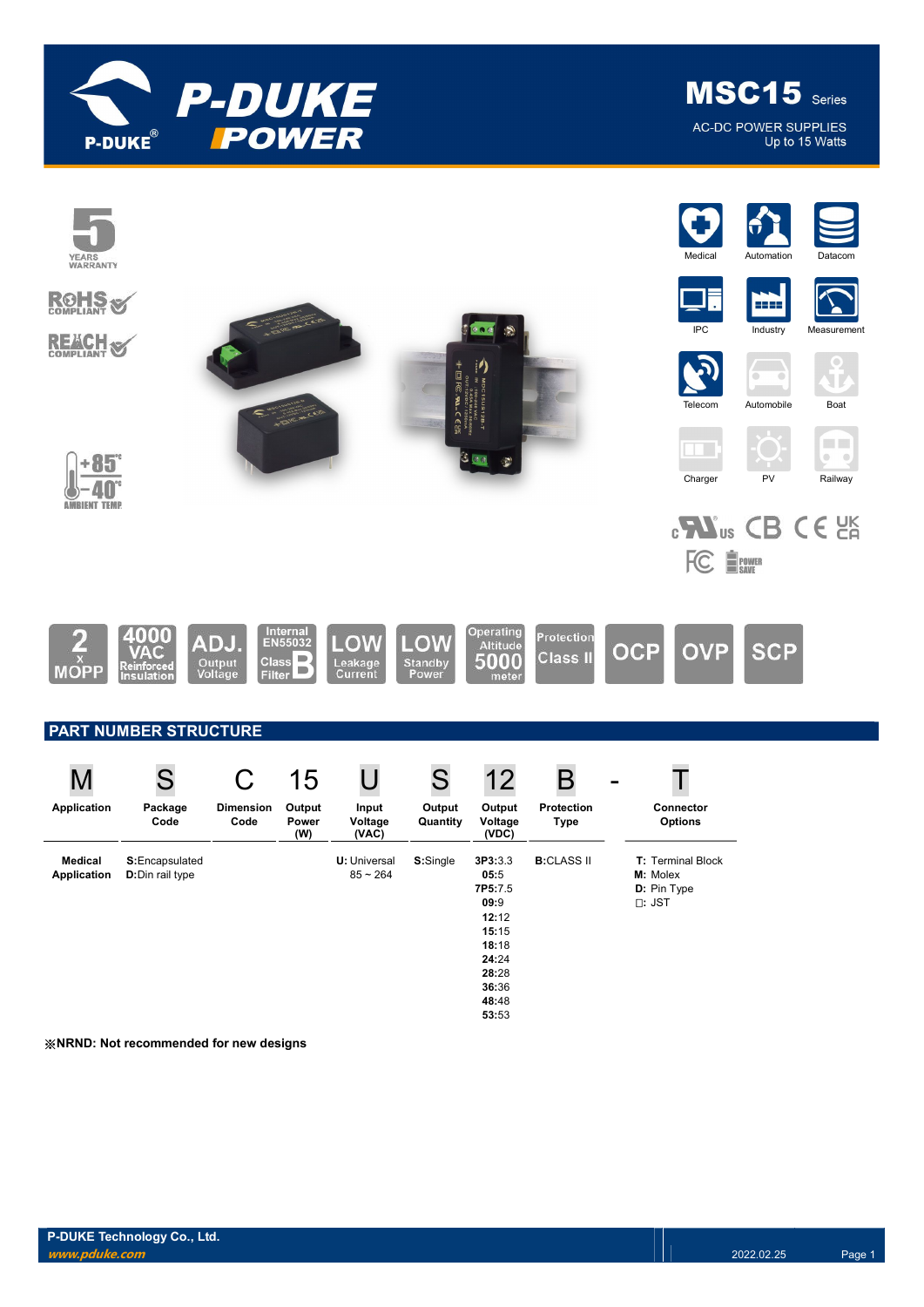

## TECHNICAL SPECIFICATION All specifications are typical at 230VAC input, full load and 25℃ unless otherwise noted

| Model<br><b>Number</b>         | Input Range | Output<br>Voltage | <b>Output Current</b><br><b>Natural Convection</b> | Max.<br>Output<br>Power | <b>Input Power</b><br>@No Load | Efficiency | Maximum<br><b>Capacitor Load</b> |
|--------------------------------|-------------|-------------------|----------------------------------------------------|-------------------------|--------------------------------|------------|----------------------------------|
|                                | <b>VAC</b>  | <b>VDC</b>        | mA                                                 | W                       | mW                             | $\%$       | $\mu$ F                          |
| MSC15US3P3B-T<br>MSC15US3P3B-D | $85 - 264$  | 3.3               | 4000                                               | 13.2                    | 25                             | 84         | 6000                             |
| MSC15US05B-T<br>MSC15US05B-D   | $85 - 264$  | $\overline{5}$    | 3000                                               | 15                      | 25                             | 86         | 4000                             |
| MSC15US7P5B-T<br>MSC15US7P5B-D | $85 - 264$  | 7.5               | 2000                                               | 15                      | 25                             | 86         | 3000                             |
| MSC15US09B-T<br>MSC15US09B-D   | $85 - 264$  | $\boldsymbol{9}$  | 1670                                               | 15                      | 25                             | 86         | 1860                             |
| MSC15US12B-T<br>MSC15US12B-D   | $85 - 264$  | 12                | 1250                                               | 15                      | 35                             | 87         | 1200                             |
| MSC15US15B-T<br>MSC15US15B-D   | $85 - 264$  | 15                | 1000                                               | 15                      | 35                             | 87         | 820                              |
| MSC15US18B-T<br>MSC15US18B-D   | $85 - 264$  | 18                | 834                                                | 15                      | 35                             | 87         | 560                              |
| MSC15US24B-T<br>MSC15US24B-D   | $85 - 264$  | 24                | 625                                                | 15                      | 35                             | 88         | 470                              |
| MSC15US28B-T<br>MSC15US28B-D   | $85 - 264$  | 28                | 536                                                | 15                      | 35                             | 88         | 330                              |
| MSC15US36B-T<br>MSC15US36B-D   | $85 - 264$  | 36                | 417                                                | 15                      | 35                             | 88         | 220                              |
| MSC15US48B-T<br>MSC15US48B-D   | $85 - 264$  | 48                | 313                                                | 15                      | 50                             | 88.5       | 150                              |
| MSC15US53B-T<br>MSC15US53B-D   | $85 - 264$  | 53                | 284                                                | 15                      | 50                             | 89         | 82                               |

※NRND: Not recommended for new designs

| <b>INPUT SPECIFICATIONS</b>   |                      |                   |                    |      |      |              |            |
|-------------------------------|----------------------|-------------------|--------------------|------|------|--------------|------------|
| <b>Parameter</b>              |                      | <b>Conditions</b> |                    | Min. | Typ. | Max.         | Unit       |
| Operating input voltage range | AC input             |                   |                    | 85   |      | 264          | <b>VAC</b> |
|                               | DC input             |                   |                    | 120  |      | 370          | <b>VDC</b> |
| Input frequency               | AC input             |                   |                    | 47   |      | 63           | Hz         |
| Input current                 | 100VAC and Full Load |                   |                    |      |      | 0.45         | Α          |
|                               | 240VAC and Full Load |                   |                    |      |      | 0.30         |            |
| No load input power           | 230VAC               |                   | 3.3 Vout to 9 Vout |      | 25   |              |            |
|                               |                      |                   | 12Vout to 36Vout   |      | 35   |              | mW         |
|                               |                      |                   | 48 Vout to 53 Vout |      | 50   |              |            |
| Leakage current               | 264VAC               |                   |                    |      |      | 75           | μA         |
| Start up time                 |                      |                   |                    |      |      | 500          | ms         |
| Rise time                     |                      |                   |                    |      | 20   |              | ms         |
| Hold up time                  | 115VAC and Full Load |                   |                    |      | 8    |              | ms         |
| Input inrush current          | 230VAC               |                   |                    |      | 40   |              | A          |
| Input protection              | Internal fuse        |                   |                    |      |      | T1.6A/250VAC |            |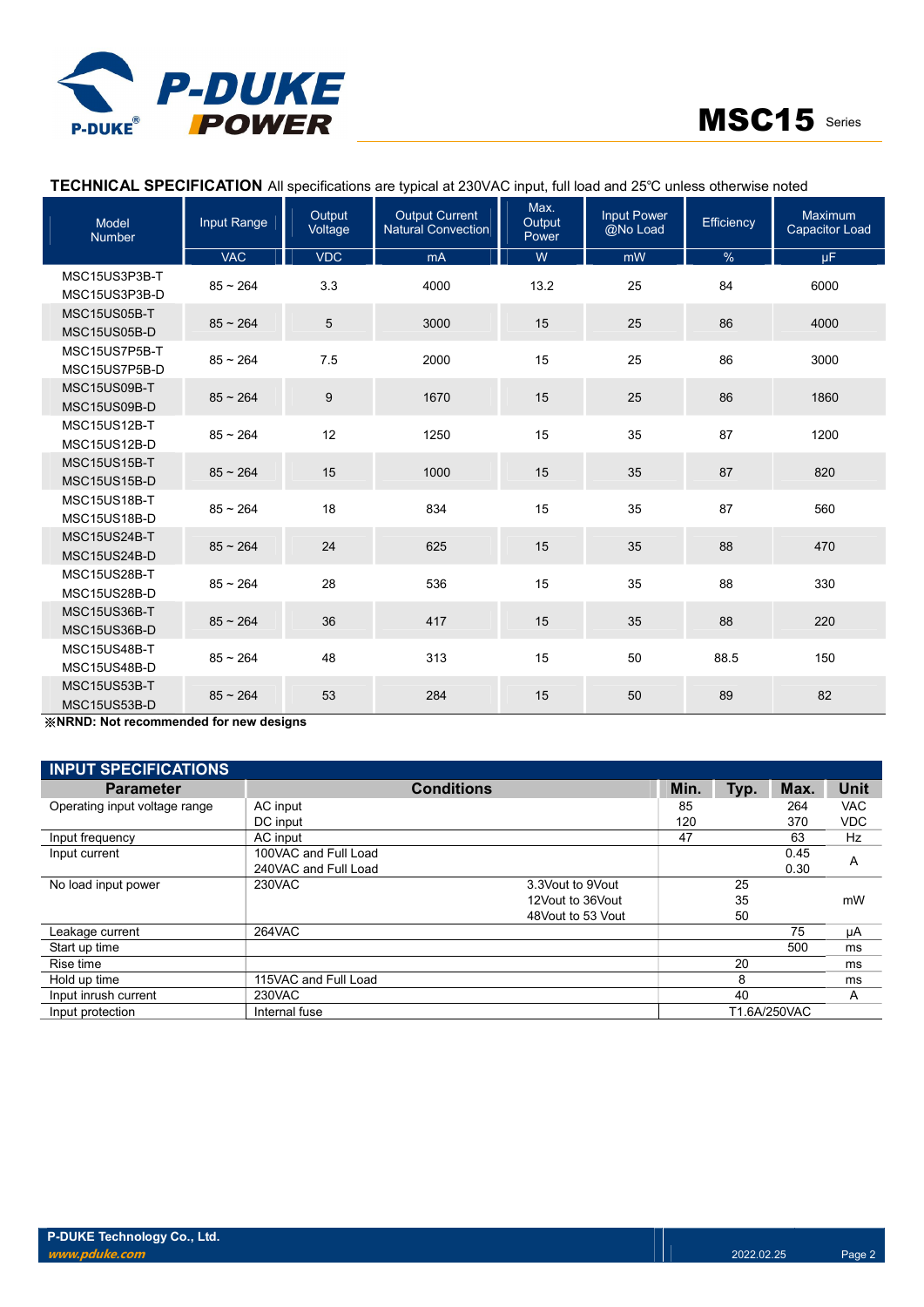

| <b>OUTPUT SPECIFICATIONS</b> |                                       |                                    |         |      |                                 |               |
|------------------------------|---------------------------------------|------------------------------------|---------|------|---------------------------------|---------------|
| <b>Parameter</b>             | <b>Conditions</b>                     |                                    | Min.    | Typ. | Max.                            | Unit          |
| Output power                 |                                       |                                    |         |      | 15                              | Watts         |
| Initial set voltage accuracy | 230VAC and Full Load                  |                                    | $-1.0$  |      | $+1.0$                          | $\frac{0}{0}$ |
| Line regulation              | Low Line to High Line at Full Load    |                                    | $-0.2$  |      | $+0.2$                          | $\frac{0}{0}$ |
| Load regulation              | No Load to Full Load                  | 3.3Vout, 5Vout                     | $-0.7$  |      | $+0.7$                          |               |
|                              |                                       | <b>Others</b>                      | $-0.5$  |      | $+0.5$                          | $\frac{0}{0}$ |
|                              | 10% Load to 90% Load                  | 3.3Vout, 5Vout                     | $-0.6$  |      | $+0.6$                          |               |
|                              |                                       | <b>Others</b>                      | $-0.4$  |      | $+0.4$                          |               |
| Voltage adjustability        |                                       | Pin type                           | $-10$   |      | $+10$                           | $\frac{0}{0}$ |
| Minimum load                 |                                       |                                    |         | 0    |                                 | $\frac{0}{0}$ |
| Ripple and noise             | Measured by 20MHz bandwidth           |                                    |         |      |                                 |               |
|                              | With a 10µF/50V 1206 X5R MLCC         | 3.3Vout, 5Vout                     |         | 40   |                                 |               |
|                              |                                       | 7.5 Vout, 9 Vout, 12 Vout, 15 Vout |         | 70   |                                 |               |
|                              |                                       | 18Vout, 24Vout, 28Vout, 36Vout     |         | 100  |                                 | mVp-p         |
|                              | With a 1µF/100V 1206 X7R MLCC         | 48Vout, 53Vout                     |         | 140  |                                 |               |
| Temperature coefficient      |                                       |                                    | $-0.02$ |      | $+0.02$                         | $\%$ /°C      |
| Transient response           | Load step form $75 \sim 100\%$ change | Peak deviation                     |         | 5    |                                 | %Vout         |
|                              | at $2.5A/\mu s$                       | Recovery time                      |         | 500  |                                 | μs            |
| Over voltage protection      | % of Vout(nom); Latch mode            |                                    | 125     |      | 140                             | $\frac{0}{0}$ |
| Over load protection         | % of lout rated; Hiccup mode          |                                    |         | 145  |                                 | $\frac{0}{0}$ |
| Short circuit protection     |                                       |                                    |         |      | Continuous, automatics recovery |               |

| <b>GENERAL SPECIFICATIONS</b> |                                          |                 |      |      |              |                         |
|-------------------------------|------------------------------------------|-----------------|------|------|--------------|-------------------------|
| <b>Parameter</b>              | <b>Conditions</b>                        |                 | Min. | Typ. | Max.         | <b>Unit</b>             |
| Isolation voltage             | minute (2MOPP insulation)                | Input to Output | 4000 |      |              | VAC                     |
| Isolation resistance          | 500VDC                                   |                 | 0.1  |      |              | GΩ                      |
| Switching frequency           | 230VAC                                   |                 | 75   | 85   | 95           | kHz                     |
| Safety approvals              | IEC 60335-1/ IEC 61558-1/ IEC 61558-2-16 |                 |      |      | CB:TUV       |                         |
|                               | IEC/EN/ANSI/AAMIES 60601-1               |                 |      |      | UL:E360199   |                         |
|                               | IEC/EN/UL 62368-1                        |                 |      |      | UL:E193009   |                         |
|                               |                                          |                 |      |      | CB:UL(Demko) |                         |
| Weight                        |                                          | Connector type  |      |      |              | 48.0g (1.69oz)          |
|                               |                                          | Pin type        |      |      |              | 43.0g (1.53oz)          |
| <b>MTBF</b>                   | MIL-HDBK-217F, Full load                 |                 |      |      |              | $3.063 \times 10^6$ hrs |

| <b>ENVIRONMENTAL SPECIFICATIONS</b> |                    |                   |       |      |            |               |
|-------------------------------------|--------------------|-------------------|-------|------|------------|---------------|
| <b>Parameter</b>                    |                    | <b>Conditions</b> | Min.  | Typ. | <b>Max</b> | Unit          |
| Operating ambient temperature       | Natural convection | With derating     | -40   |      | $+85$      | °C            |
| Storage temperature range           |                    |                   | $-40$ |      | $+85$      | °C            |
| Operating altitude                  |                    |                   |       |      | 5000       | m             |
| Shock                               |                    |                   |       |      |            | IEC60068-2-27 |
| Vibration                           |                    |                   |       |      |            | IEC60068-2-6  |
| Relative humidity                   | Non-condensing     |                   |       |      |            | 5% to 95% RH  |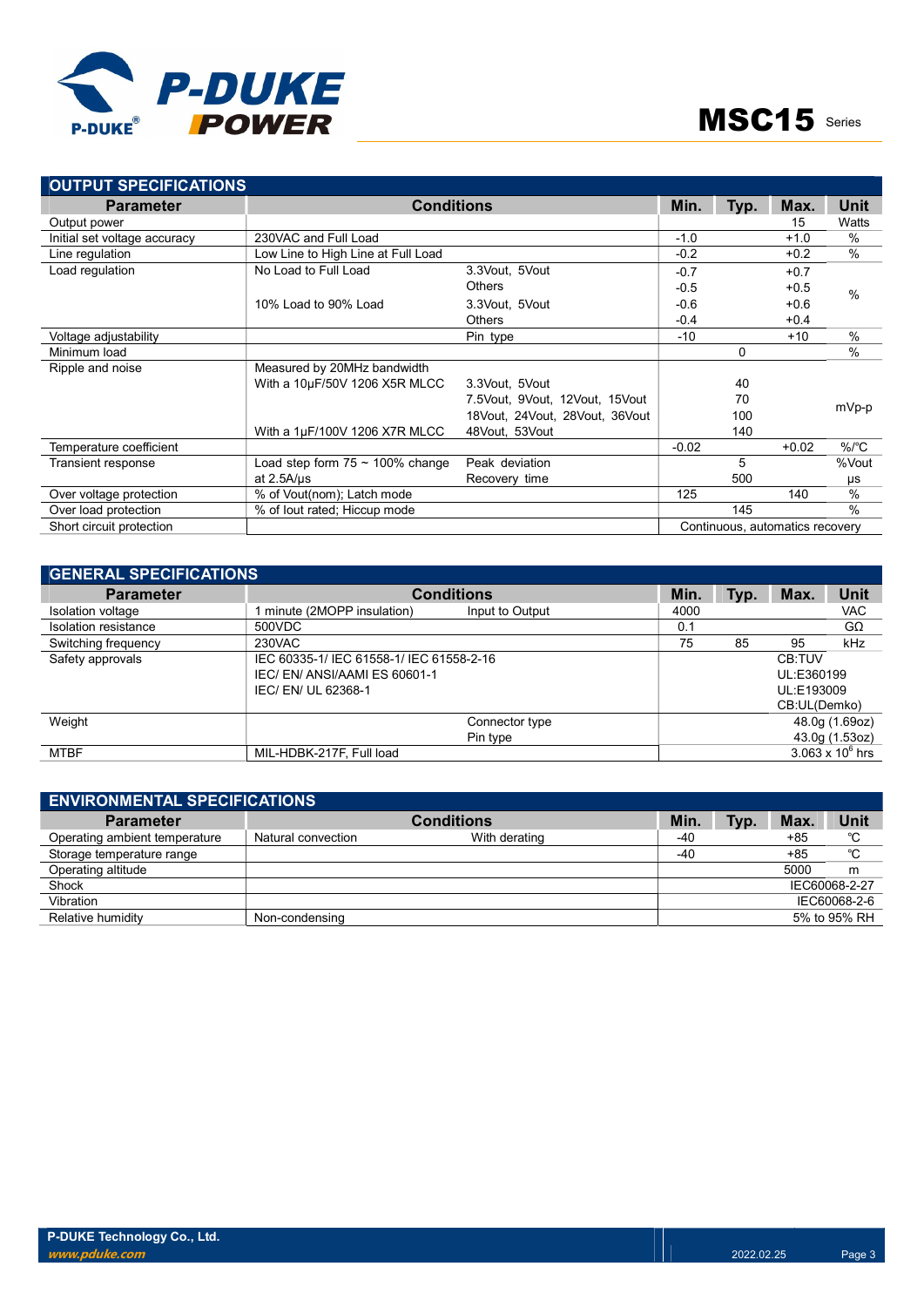

| <b>EMC SPECIFICATIONS</b>      |                                    |                                                                |           |                  |
|--------------------------------|------------------------------------|----------------------------------------------------------------|-----------|------------------|
| <b>Parameter</b>               |                                    | <b>Conditions</b>                                              |           | Level            |
| EMI                            |                                    | EN55011, EN55014-1, EN55032, EN60601-1-2, and FCC Part 18 / 15 | Conducted | Class B          |
|                                |                                    |                                                                | Radiated  | Class B          |
| Harmonic currents              | EN61000-3-2                        | Full Load                                                      |           | Class A          |
| Voltage flicker                | EN61000-3-3                        |                                                                |           |                  |
| <b>EMS</b>                     | EN55024, EN55014-2 and EN60601-1-2 |                                                                |           |                  |
| <b>ESD</b>                     | EN61000-4-2                        |                                                                |           | Perf. Criteria A |
| Radiated immunity              | EN61000-4-3                        | 20 V/m                                                         |           | Perf. Criteria A |
| <b>Fast transient</b>          | EN61000-4-4                        | $±$ 2kV                                                        |           | Perf. Criteria A |
| Surge                          | EN61000-4-5                        | $DM \pm 1kV$                                                   |           | Perf. Criteria A |
| Conducted immunity             | EN61000-4-6                        | 20 Vr.m.s                                                      |           | Perf. Criteria A |
| Power frequency magnetic field | EN61000-4-8                        | $30$ A/m                                                       |           | Perf. Criteria A |
| Dip and interruptions          | EN61000-4-11                       |                                                                |           |                  |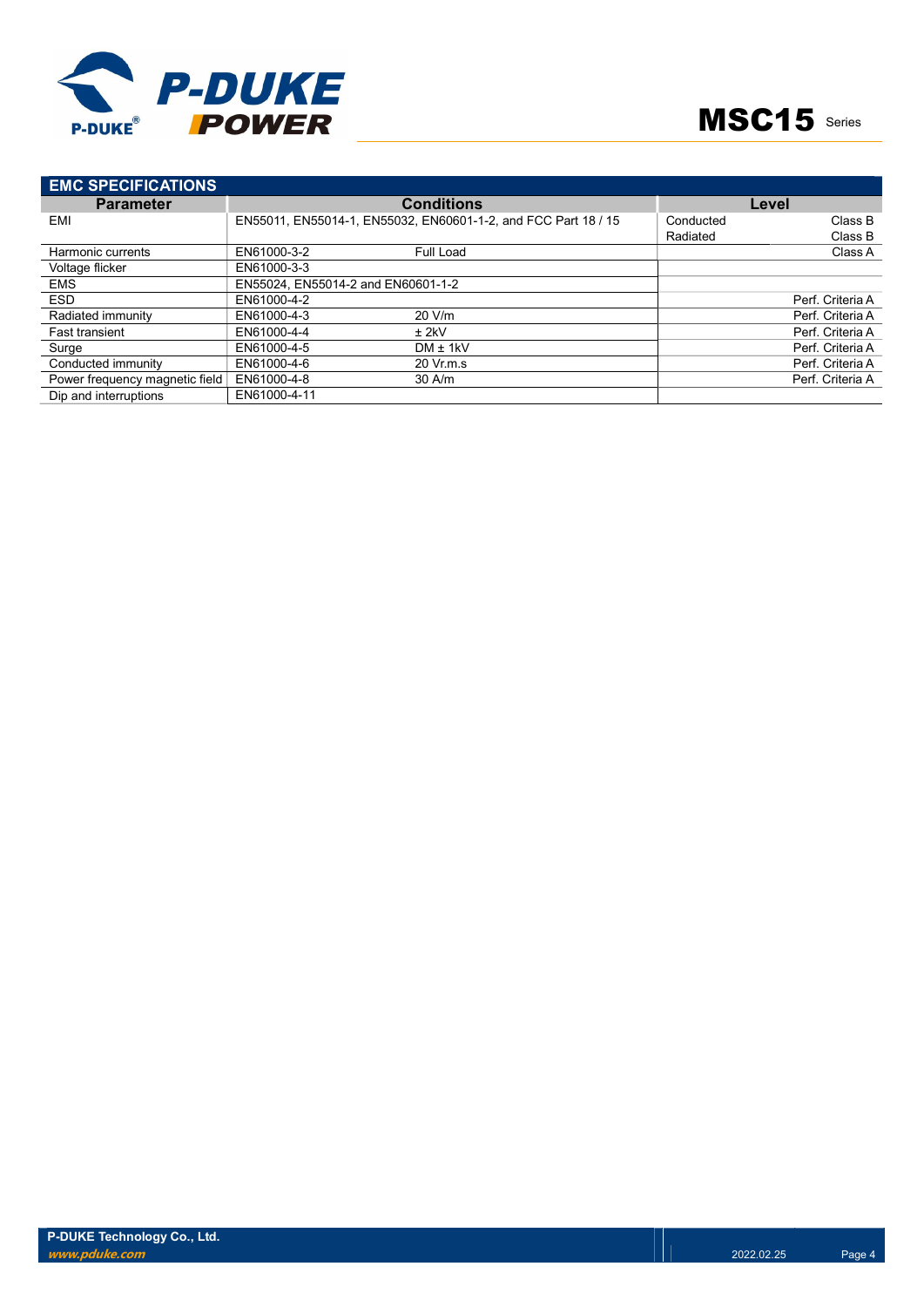

#### CHARACTERISTIC CURVE





**MSC15** Series

Derating Curve vs. Ambient Temperature MSC15USxxB xx=3P3/05/7P5/09/12/15/18 Connector Option:( -M / -T / -D )



Derating Curve vs. Ambient Temperature MSC15USxxB xx=24/28/36/48/53 Connector Option:( -M / -T / -D )

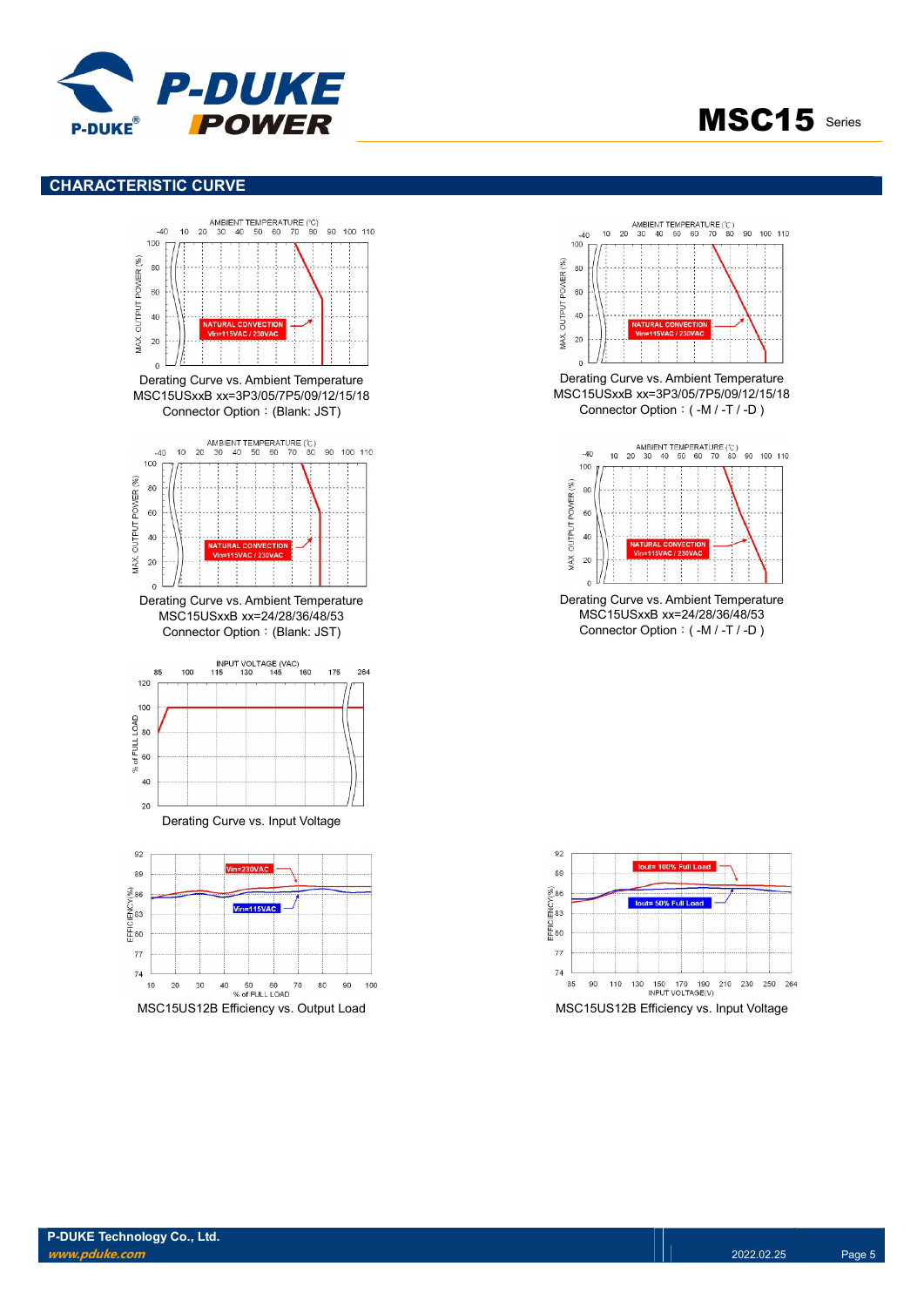



### MECHANICAL DRAWING





FRONT VIEW

#### MDC- T Din rail type





BOTTOM VIEW

P-DUKE Technology Co., Ltd.

|        | <b>CONNECTOR OPTIONS</b> |    |                  |    |                            |
|--------|--------------------------|----|------------------|----|----------------------------|
| Blank: | <b>JST Type</b>          | -M | Molex Type       | -T | <b>Terminal Block</b>      |
|        | Housing                  |    | Housing          |    | Mates with                 |
|        | CON1: VHR-3N             |    | CON1: 09-50-8031 |    | <b>Screw locked torque</b> |
|        | CON2: VHR-2N             |    | CON2: 09-50-8021 |    | MAX 2Kgf.cm/0.2N.m         |
|        | Crimp terminals          |    | Crimp terminals  |    | Wire dimension range       |
|        | CON1: SVH-21T-P1.1       |    | CON1: SD-2478    |    | $26 - 16$ AWG              |
|        | CON2: SVH-21T-P1.1       |    | CON2: SD-2478    |    |                            |

#### MSC- T Connector type CONNECTORS CONNECTION

| CON1 - Input Connector |         |
|------------------------|---------|
| Pin 1                  | l ine   |
| Pin 3                  | Neutral |

| CON2 - Output Connector |          |
|-------------------------|----------|
| Pin 1                   | - Vout   |
| Din 2                   | $+V$ out |

- 1. All dimensions in inch [mm]
	- Tolerance : x.xx±0.02 [x.x±0.5]
		- x.xxx±0.010 [x.xx±0.25]

1. All dimensions in inch [mm] Tolerance : x.xx±0.02 [x.x±0.5]

 x.xxx±0.010 [x.xx±0.25] 2. Terminal screw locked torque: MAX 4.0kgf-cm/0.39N-m

- 2. The screw locked torque: MAX 5.0kgf-cm/0.49N-m
- 3. Terminal screw locked torque:MAX 4.0kgf-cm/0.39N-m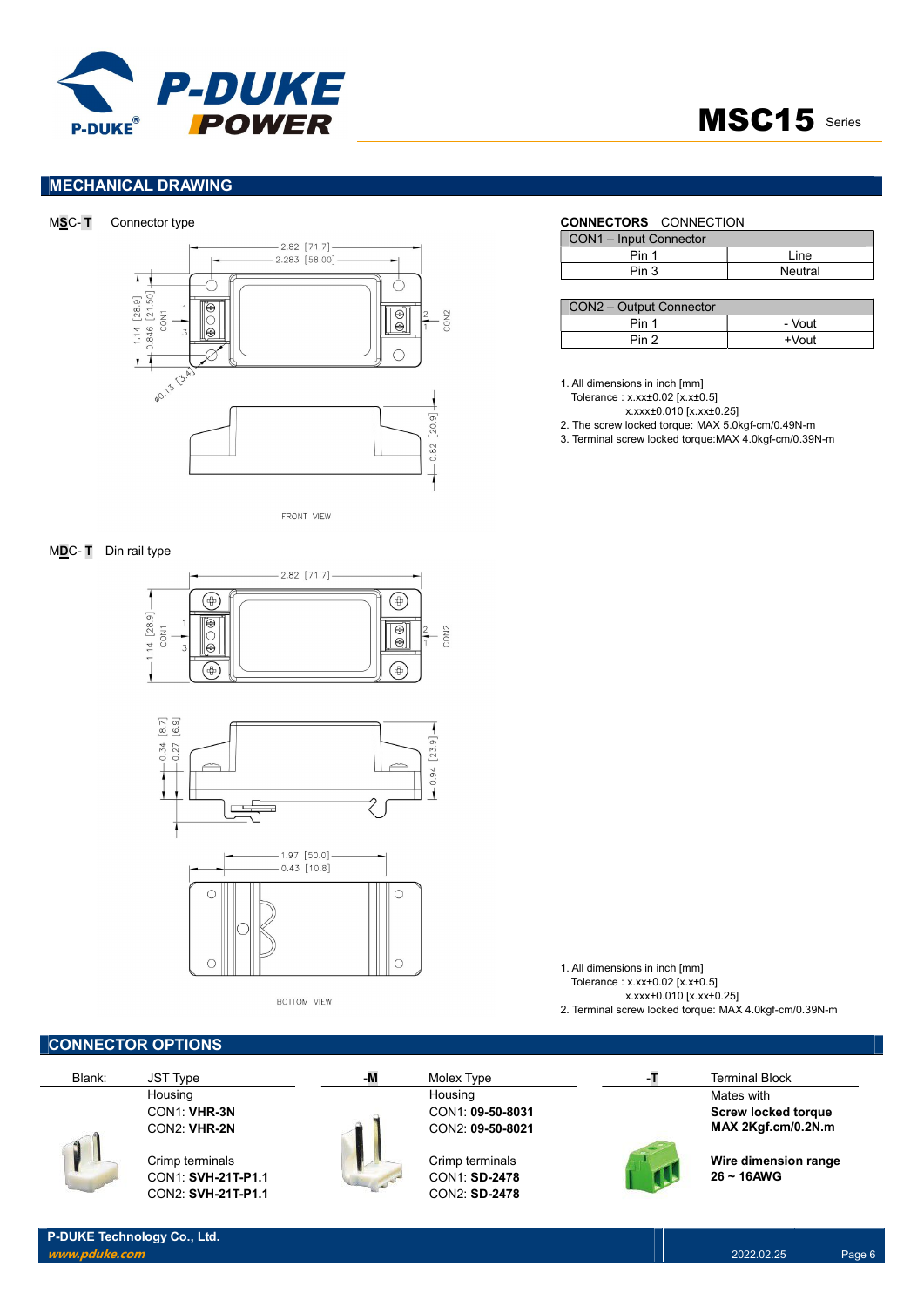

# **MSC15** Series

#### MECHANICAL DRAWING





| <b>PIN</b> | <b>SINGLE</b> |
|------------|---------------|
|            | Neutral       |
|            | Line          |
|            | Trim          |
|            | -Vout         |
|            | +Vout         |

1. All dimensions in inch [mm]

- Tolerance :x.xx±0.02 [x.x±0.5]
	- x.xxx±0.010[x.xx±0.25]
- 2. Pin pitch tolerance ±0.010[0.25]

3. Pin dimension tolerance ±0.004[0.10]

#### RECOMMENDED PAD LAYOUT

![](_page_6_Figure_13.jpeg)

![](_page_6_Figure_14.jpeg)

All dimensions in inch[mm] Pad size(lead free recommended) Through hole 1.2.3.4.5: Φ0.051[1.30] Top view pad 1.2.3.4.5: Φ0.064[1.63] Bottom view pad 1.2.3.4.5: Φ0.102[2.60]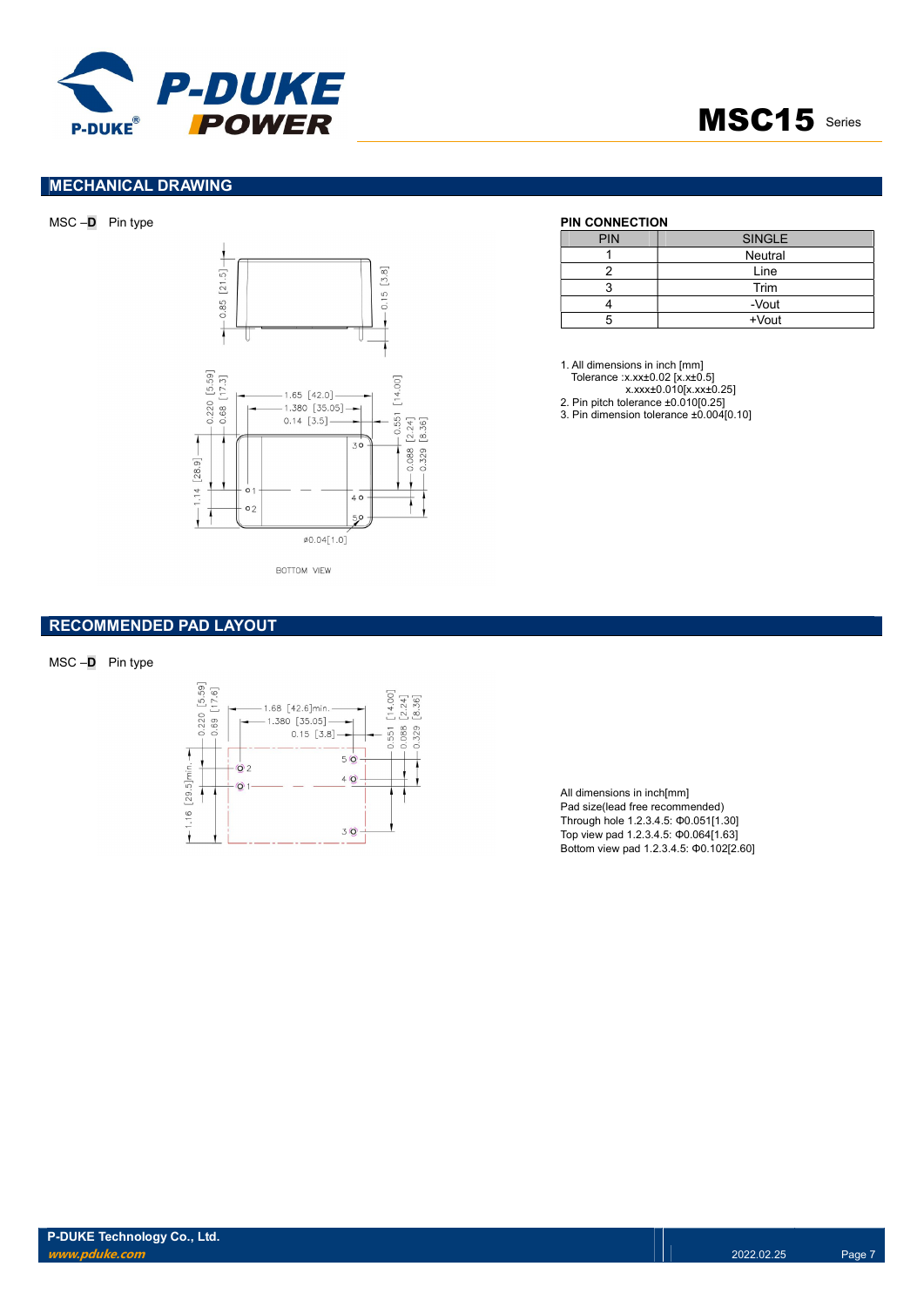![](_page_7_Picture_0.jpeg)

### OUTPUT VOLTAGE ADJUSTMENT

It allows the user to increase or decrease the output voltage of the module.

This is accomplished by connecting an external resistor between the Trim pin and either the +Vout or -Vout pins.

With an external resistor between the Trim and -Output pin, the output voltage increases.

With an external resistor between the Trim and +Output pin, the output voltage decreases.

The external Trim resistor needs to be at least 1/16W of rated power.

#### ■ Trim Up Equation

$$
R_{U} = \left[\frac{G \times L}{(V_{o,up} - L - K)} - H\right] \Omega
$$

#### ■ Trim Down Equation

$$
R_{D} = \left[ \frac{(V_{o,\text{down}} - L) \times G}{(V_{o} - V_{o,\text{down}})} - H \right] \Omega
$$

#### ■ Trim Constants

| <b>P-DUKE</b><br><b>POWER</b><br><b>DUKE®</b>                                                                                                                                                                                                                                                                                                                                                                                                 |                       |        |      | MSC15 Series |     |
|-----------------------------------------------------------------------------------------------------------------------------------------------------------------------------------------------------------------------------------------------------------------------------------------------------------------------------------------------------------------------------------------------------------------------------------------------|-----------------------|--------|------|--------------|-----|
|                                                                                                                                                                                                                                                                                                                                                                                                                                               |                       |        |      |              |     |
| <b>UT VOLTAGE ADJUSTMENT</b>                                                                                                                                                                                                                                                                                                                                                                                                                  |                       |        |      |              |     |
| s the user to increase or decrease the output voltage of the module.<br>accomplished by connecting an external resistor between the Trim pin and either the +Vout or -Vout pins.<br>external resistor between the Trim and -Output pin, the output voltage increases.<br>external resistor between the Trim and +Output pin, the output voltage decreases.<br>ernal Trim resistor needs to be at least 1/16W of rated power.<br>I Up Equation |                       |        |      |              |     |
|                                                                                                                                                                                                                                                                                                                                                                                                                                               | <b>Trim Constants</b> |        |      |              |     |
|                                                                                                                                                                                                                                                                                                                                                                                                                                               | Module                | G      | H    | K            | L   |
|                                                                                                                                                                                                                                                                                                                                                                                                                                               | MSC15US3P3B-D         | 2000   | 2000 | 0.8          | 2.5 |
| $\frac{G \times L}{(V_{o,up} - L - K)} - H \left  \Omega \right $                                                                                                                                                                                                                                                                                                                                                                             | MSC15US05B-D          | 7500   | 2000 | 2.5          | 2.5 |
|                                                                                                                                                                                                                                                                                                                                                                                                                                               | MSC15US7P5B-D         | 22000  | 2000 | 5            | 2.5 |
| Down Equation                                                                                                                                                                                                                                                                                                                                                                                                                                 | MSC15US09B-D          | 30000  | 2000 | 6.5          | 2.5 |
|                                                                                                                                                                                                                                                                                                                                                                                                                                               | MSC15US12B-D          | 51000  | 2000 | 9.5          | 2.5 |
|                                                                                                                                                                                                                                                                                                                                                                                                                                               | MSC15US15B-D          | 68000  | 2000 | 12.5         | 2.5 |
| $\frac{(V_{o,\text{down}} - L) \times G}{(V_o - V_{o,\text{down}})} - H \left  \Omega \right $                                                                                                                                                                                                                                                                                                                                                | MSC15US18B-D          | 91000  | 2000 | 15.5         | 2.5 |
|                                                                                                                                                                                                                                                                                                                                                                                                                                               | MSC15US24B-D          | 130000 | 2000 | 21.5         | 2.5 |
|                                                                                                                                                                                                                                                                                                                                                                                                                                               | MSC15US28B-D          | 150000 | 2000 | 25.5         | 2.5 |
|                                                                                                                                                                                                                                                                                                                                                                                                                                               | MSC15US36B-D          | 200000 | 2000 | 33.5         | 2.5 |
|                                                                                                                                                                                                                                                                                                                                                                                                                                               | MSC15US48B-D          | 270000 | 2000 | 45.5         | 2.5 |
|                                                                                                                                                                                                                                                                                                                                                                                                                                               | MSC15US53B-D          | 270000 | 2000 | 50.5         | 2.5 |

#### EXTERNAL OUTPUT TRIMMING

Output can be externally trimmed by using the method shown below.

Trim-up

| 3<br>Trim O               |      |
|---------------------------|------|
| Vout $\stackrel{4}{\cap}$ | ≅ RU |

|                       | US3P3B-D      |              |                |         |                |         |         |                |         |         |         |
|-----------------------|---------------|--------------|----------------|---------|----------------|---------|---------|----------------|---------|---------|---------|
| $\triangle$ V         | (%)           | $\mathbf{1}$ | $\overline{2}$ | 3       | $\overline{4}$ | 5       | 6       | $\overline{7}$ | 8       | 9       | 10      |
| Vout                  | (V)           | 3.333        | 3.366          | 3.399   | 3.432          | 3.465   | 3.498   | 3.531          | 3.564   | 3.597   | 3.630   |
| <b>RU</b>             | $(k\Omega)$   | 149.515      | 73.758         | 48.505  | 35.879         | 28.303  | 23.253  | 19.645         | 16.939  | 14.835  | 13.152  |
| US05B-D               |               |              |                |         |                |         |         |                |         |         |         |
| $\triangle$ V         | (%)           | $\mathbf{1}$ | $\overline{2}$ | 3       | $\overline{4}$ | 5       | 6       | $\overline{7}$ | 8       | 9       | 10      |
| Vout                  | (V)           | 5.050        | 5.100          | 5.150   | 5.200          | 5.250   | 5.300   | 5.350          | 5.400   | 5.450   | 5.500   |
| <b>RU</b>             | $(k\Omega)$   | 373.000      | 185.500        | 123.000 | 91.750         | 73.000  | 60.500  | 51.571         | 44.875  | 39.667  | 35.500  |
| US7P5B-D              |               |              |                |         |                |         |         |                |         |         |         |
| $\triangle$ V         | (% )          | $\mathbf{1}$ | $\overline{2}$ | 3       | $\overline{4}$ | 5       | 6       | $\overline{7}$ | 8       | 9       | 10      |
| Vout                  | (V)           | 7.575        | 7.650          | 7.725   | 7.800          | 7.875   | 7.950   | 8.025          | 8.100   | 8.175   | 8.250   |
| <b>RU</b>             | $(k\Omega)$   | 731.333      | 364.667        | 242.444 | 181.333        | 144.667 | 120.222 | 102.762        | 89.667  | 79.481  | 71.333  |
| US09B-D               |               |              |                |         |                |         |         |                |         |         |         |
| $\triangle$ V         | (%)           | $\mathbf{1}$ | $\overline{2}$ | 3       | $\overline{4}$ | 5       | 6       | $\overline{7}$ | 8       | 9       | 10      |
| Vout                  | (V)           | 9.090        | 9.180          | 9.270   | 9.360          | 9.450   | 9.540   | 9.630          | 9.720   | 9.810   | 9.900   |
| <b>RU</b>             | $(k\Omega)$   |              |                |         |                |         |         |                |         |         |         |
|                       |               | 831.333      | 414.667        | 275.778 | 206.333        | 164.667 | 136.889 | 117.048        | 102.167 | 90.593  | 81.333  |
| <b>US12B-D</b>        |               |              |                |         |                |         |         |                |         |         |         |
|                       |               | $\mathbf{1}$ | $\overline{2}$ | 3       | $\overline{4}$ | 5       | 6       | $\overline{7}$ | 8       | 9       | 10      |
| $\triangle$ V<br>Vout | $(\%)$<br>(V) | 12.120       | 12.240         | 12.360  | 12.480         | 12.600  | 12.720  | 12.840         | 12.960  | 13.080  | 13.200  |
| <b>RU</b>             | $(k\Omega)$   | 1060.500     | 529.250        | 352.167 | 263.625        | 210.500 | 175.083 | 149.786        | 130.813 | 116.056 | 104.250 |
| <b>US15B-D</b>        |               |              |                |         |                |         |         |                |         |         |         |
| $\triangle$ V         | (% )          | $\mathbf{1}$ | $\overline{2}$ | 3       | $\overline{4}$ | 5       | 6       | $\overline{7}$ | 8       | 9       | 10      |
| Vout                  | (V)           | 15.150       | 15.300         | 15.450  | 15.600         | 15.750  | 15.900  | 16.050         | 16.200  | 16.350  | 16.500  |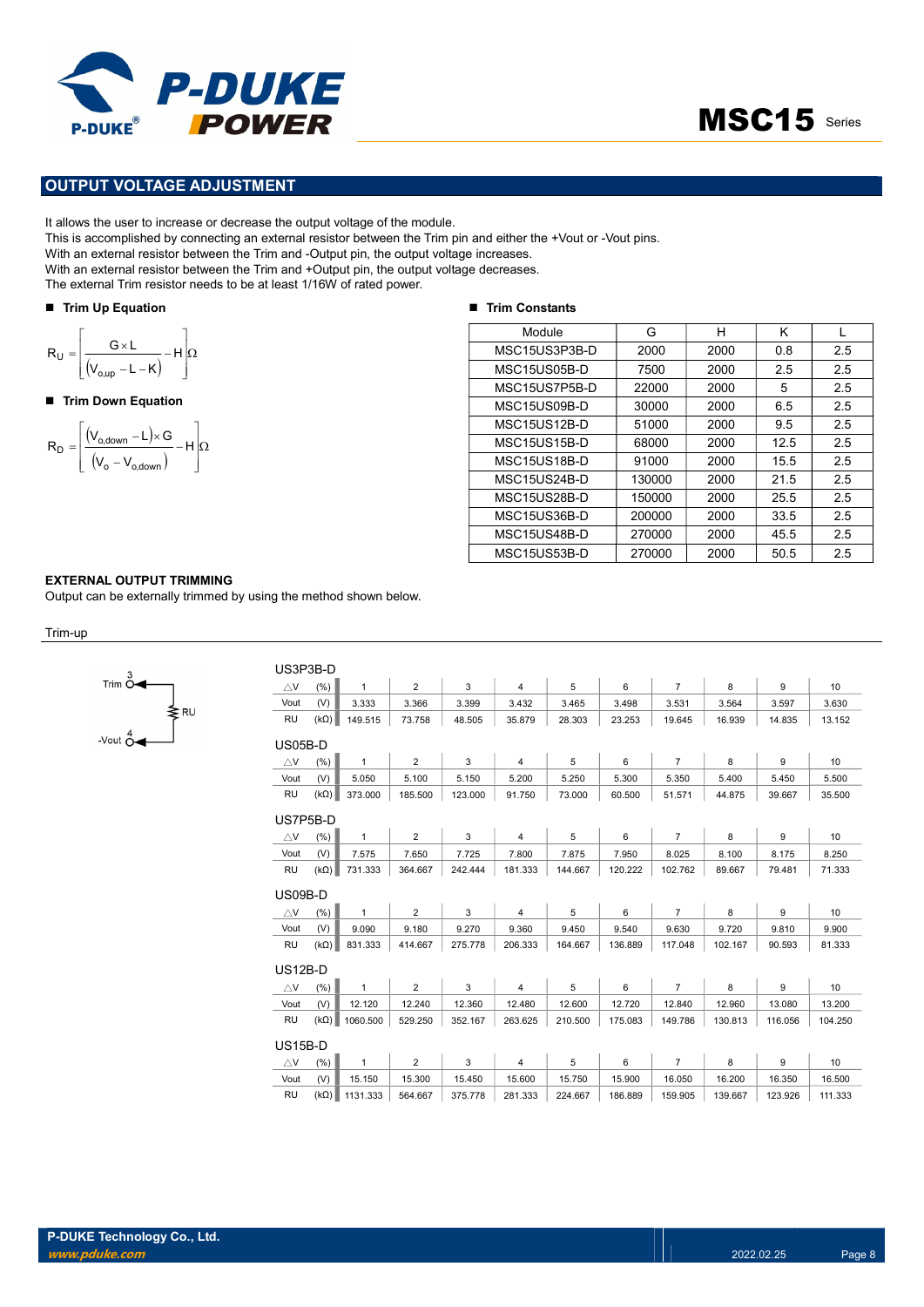![](_page_8_Picture_0.jpeg)

# OUTPUT VOLTAGE ADJUSTMENT(CONTINUED)

#### Trim-up

| US18B-D        |             |              |                |         |                |         |         |                |         |         |                                                                   |
|----------------|-------------|--------------|----------------|---------|----------------|---------|---------|----------------|---------|---------|-------------------------------------------------------------------|
| $\triangle$ V  | (% )        | $\mathbf{1}$ | $\overline{2}$ | 3       | $\overline{4}$ | 5       | 6       | $\overline{7}$ | 8       | 9       | 10 <sup>1</sup>                                                   |
| Vout           | (V)         | 18.180       | 18.360         | 18.540  | 18.720         | 18.900  | 19.080  | 19.260         | 19.440  | 19.620  | 19.800                                                            |
| <b>RU</b>      | $(k\Omega)$ | 1261.889     | 629.944        | 419.296 | 313.972        | 250.778 | 208.648 | 178.556        | 155.986 | 138.432 | 124.389                                                           |
| <b>US24B-D</b> |             |              |                |         |                |         |         |                |         |         |                                                                   |
| $\triangle$ V  | (% )        | $\mathbf{1}$ | $\overline{2}$ | 3       | $\overline{4}$ | 5       | 6       | $\overline{7}$ | 8       | 9       | 10 <sup>1</sup>                                                   |
| Vout           | (V)         | 24.240       | 24.480         | 24.720  | 24.960         | 25.200  | 25.440  | 25.680         | 25.920  | 26.160  | 26.400                                                            |
| <b>RU</b>      | $(k\Omega)$ | 1352.167     | 675.083        | 449.389 | 336.542        | 268.833 | 223.694 | 191.452        | 167.271 | 148.463 | 133.417                                                           |
| US28B-D        |             |              |                |         |                |         |         |                |         |         |                                                                   |
| $\triangle$ V  | (% )        | $\mathbf{1}$ | $\overline{2}$ | 3       | $\overline{4}$ | 5       | 6       | $\overline{7}$ | 8       | 9       | 10 <sup>1</sup>                                                   |
| Vout           | (V)         | 28.280       | 28.560         | 28.840  | 29.120         | 29.400  | 29.680  | 29.960         | 30.240  | 30.520  | 30.800                                                            |
| <b>RU</b>      | $(k\Omega)$ | 1337.286     | 667.643        | 444.429 | 332.821        | 265.857 | 221.214 | 189.327        | 165.411 | 146.810 | 131.929                                                           |
| <b>US36B-D</b> |             |              |                |         |                |         |         |                |         |         |                                                                   |
| $\triangle$ V  | (% )        | $\mathbf{1}$ | $\overline{2}$ | 3       | $\overline{4}$ | 5       | 6       | $\overline{7}$ | 8       | 9       | 10 <sup>1</sup>                                                   |
| Vout           | (V)         | 36.360       | 36.720         | 37.080  | 37.440         | 37.800  | 38.160  | 38.520         | 38.880  | 39.240  | 39.600                                                            |
| <b>RU</b>      | $(k\Omega)$ | 1386.889     | 692.444        | 460.963 | 345.222        | 275.778 | 229.481 | 196.413        | 171.611 | 152.321 | 136.889                                                           |
| <b>US48B-D</b> |             |              |                |         |                |         |         |                |         |         |                                                                   |
|                |             |              |                |         |                |         |         |                |         |         |                                                                   |
| $\triangle$ V  | (% )        | $\mathbf{1}$ | $\overline{2}$ | 3       | $\overline{4}$ | 5       | 6       | $\overline{7}$ | 8       | 9       |                                                                   |
| Vout           | (V)         | 48.480       | 48.960         | 49.440  | 49.920         | 50.400  | 50.880  | 51.360         | 51.840  | 52.320  |                                                                   |
| RU             | $(k\Omega)$ | 1404.250     | 701.125        | 466.750 | 349.563        | 279.250 | 232.375 | 198.893        | 173.781 | 154.250 |                                                                   |
| US53B-D        |             |              |                |         |                |         |         |                |         |         |                                                                   |
| $\triangle$ V  | (% )        | $\mathbf{1}$ | $\overline{2}$ | 3       | $\overline{4}$ | 5       | 6       | $\overline{7}$ | 8       | 9       |                                                                   |
| Vout           | (V)         | 53.530       | 54.060         | 54.590  | 55.120         | 55.650  | 56.180  | 56.710         | 57.240  | 57.770  | 10 <sup>1</sup><br>52.800<br>138.625<br>10 <sup>1</sup><br>58.300 |

#### Trim-down

![](_page_8_Figure_6.jpeg)

| US3P3B-D       |             |                      |                |          |                |          |         |                |         |         |         |
|----------------|-------------|----------------------|----------------|----------|----------------|----------|---------|----------------|---------|---------|---------|
| $\triangle$ V  | (% )        | $\mathbf{1}$         | $\overline{2}$ | 3        | $\overline{4}$ | 5        | 6       | $\overline{7}$ | 8       | 9       | 10      |
| Vout           | (V)         | 3.267                | 3.234          | 3.201    | 3.168          | 3.135    | 3.102   | 3.069          | 3.036   | 3.003   | 2.970   |
| RD.            | $(k\Omega)$ | 44.485               | 20.242         | 12.162   | 8.121          | 5.697    | 4.081   | 2.926          | 2.061   | 1.387   | 0.848   |
| US05B-D        |             |                      |                |          |                |          |         |                |         |         |         |
| $\triangle$ V  | (% )        | $\mathbf{1}$         | $\overline{2}$ | 3        | $\overline{4}$ | 5        | 6       | $\overline{7}$ | 8       | 9       | 10      |
| Vout           | (V)         | 4.950                | 4.900          | 4.850    | 4.800          | 4.750    | 4.700   | 4.650          | 4.600   | 4.550   | 4.500   |
| RD             | $(k\Omega)$ | 365.500              | 178.000        | 115.500  | 84.250         | 65.500   | 53.000  | 44.071         | 37.375  | 32.167  | 28,000  |
| US7P5B-D       |             |                      |                |          |                |          |         |                |         |         |         |
| $\triangle$ V  | (% )        | $\mathbf{1}$         | 2              | 3        | $\overline{4}$ | 5        | 6       | $\overline{7}$ | 8       | 9       | 10      |
| Vout           | (V)         | 7.425                | 7.350          | 7.275    | 7.200          | 7.125    | 7.050   | 6.975          | 6.900   | 6.825   | 6.750   |
| RD.            | $(k\Omega)$ | 1442.667             | 709.333        | 464.889  | 342.667        | 269.333  | 220.444 | 185.524        | 159.333 | 138.963 | 122.667 |
| US09B-D        |             |                      |                |          |                |          |         |                |         |         |         |
| $\triangle$ V  | (%)         | $\mathbf{1}$         | $\overline{2}$ | 3        | $\overline{4}$ | 5        | 6       | $\overline{7}$ | 8       | 9       | 10      |
| Vout           | (V)         | 8.910                | 8.820          | 8.730    | 8.640          | 8.550    | 8.460   | 8.370          | 8.280   | 8.190   | 8.100   |
| <b>RD</b>      | $(k\Omega)$ | 2134.667             | 1051.333       | 690.222  | 509.667        | 401.333  | 329.111 | 277.524        | 238.833 | 208.741 | 184.667 |
| $US12B-D$      |             |                      |                |          |                |          |         |                |         |         |         |
| $\triangle$ V  | (% )        | $\mathbf{1}$         | $\overline{2}$ | 3        | $\overline{4}$ | 5        | 6       | $\overline{7}$ | 8       | 9       | 10      |
| Vout           | (V)         | 11.880               | 11.760         | 11.640   | 11.520         | 11.400   | 11.280  | 11.160         | 11.040  | 10.920  | 10.800  |
| RD.            |             | $(k\Omega)$ 3984.500 | 1965.750       | 1292.833 | 956.375        | 754.500  | 619.917 | 523.786        | 451.688 | 395.611 | 350.750 |
| <b>US15B-D</b> |             |                      |                |          |                |          |         |                |         |         |         |
| $\triangle$ V  | (%)         | $\mathbf{1}$         | $\overline{2}$ | 3        | $\overline{4}$ | 5        | 6       | $\overline{7}$ | 8       | 9       | 10      |
| Vout           | (V)         | 14.850               | 14.700         | 14.550   | 14.400         | 14.250   | 14.100  | 13.950         | 13.800  | 13.650  | 13.500  |
| <b>RD</b>      | $(k\Omega)$ | 5596.667             | 2763.333       | 1818.889 | 1346.667       | 1063.333 | 874.444 | 739.524        | 638.333 | 559.630 | 496.667 |